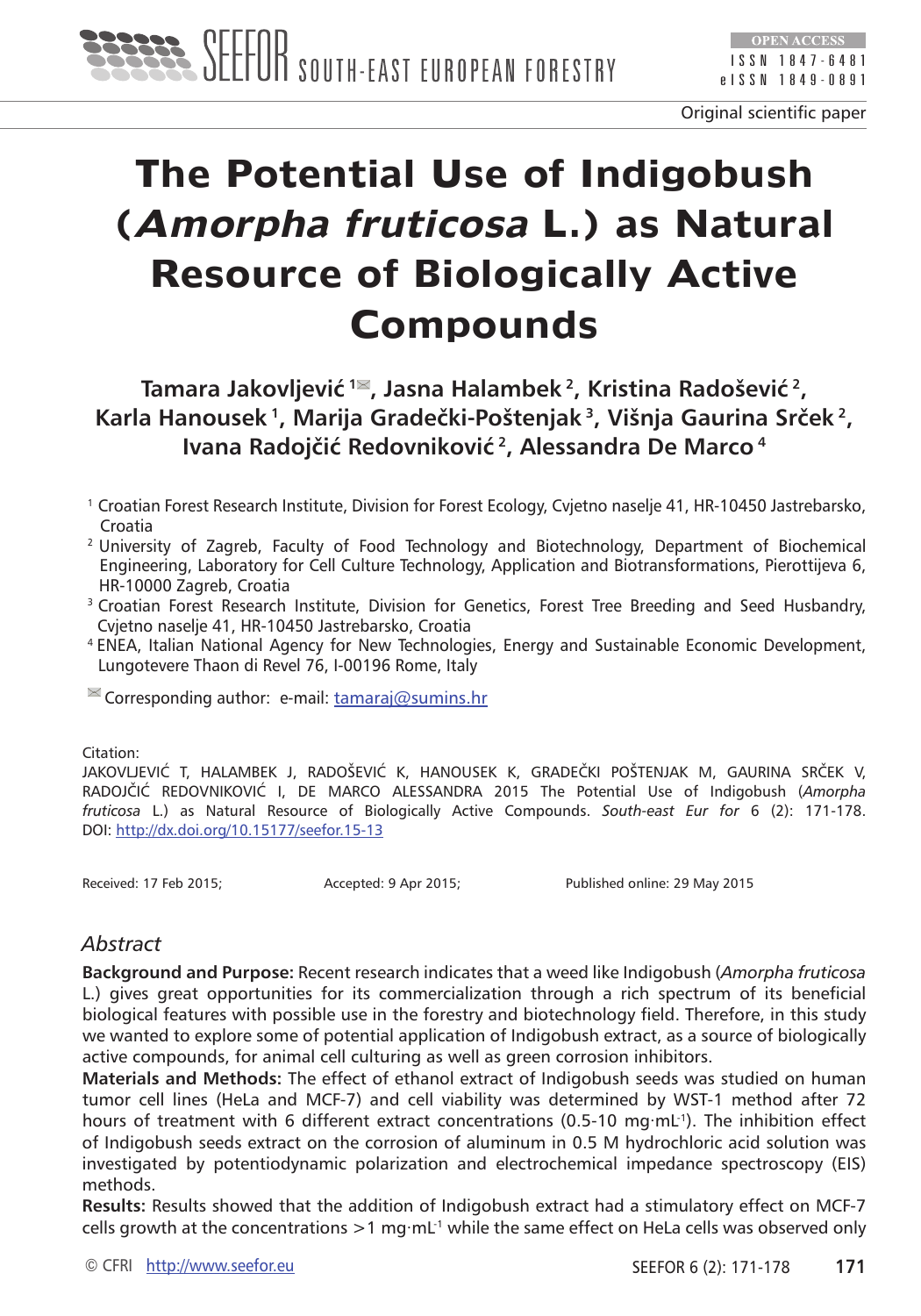at the highest concentration of Indigobush extract (10 mg⋅mL<sup>-1</sup>). The stimulatory effect of Indigobush extract on cell viability was more pronounced when the cells were grown in a medium with 5% FBS compared to 10% FBS (v/v). Indigobush extract did not show cytotoxic effect on MCF-7 and HeLa cells. Electrochemical studies showed that with increasing extract concentrations (2.5-15 mg∙mL-1) the values of corrosion current densities decrease, while the polarization resistance values increase. The maximum inhibition efficiency of Indigobush extract is reached at concentration of 15 mg⋅mL<sup>1</sup> (82.9%).

**Conclusions:** The Indigobush ethanol extract has no cytotoxic effect on human tumor cell lines MCF-7 and HeLa. Results confirmed that extract originated from Indigobush has the potential to utilize for the mammalian cell culture media formulation by replacing the animal serum. Furthermore, data indicates that Indigobush extract has potential as green alternative to existing synthetic corrosion inhibitors.

**Keywords:** Indigobush, biologically active compounds, *in vitro* cell growth, green corrosion inhibitors

## **INTRODUCTION**

Indigobush (*Amorpha fruticosa* L.) belongs to the genus of deciduous shrubs and semishrubs (*Amorpha* L.) from the *Fabaceae* family. The range of its natural habitat is from southern Canada to Mexico. It was introduced to Europe in the first half of  $18<sup>th</sup>$  century. In Croatia it is present since the beginning of 20<sup>th</sup> century in the valleys of the rivers Sava, Drava and Kupa in the lowland oak forests. According to the recent investigation Indigobush is the most common in Posavina region [1]. It is an upright shrub which can reach 3 meters in height and spread to twice that in width. The leaves are pinnately compound. The violet flowers that appear in June-July are in upright narrow racemes that can be clustered or solitary. The fruits are tiny warty pods, each containing one seed. It tolerates poor site conditions, prefers neutral, low-acid and low-alkaline soils. It can grow in semi-shade or no shade and requires moist soil, so it can be found along riversides and streams from where its seed spread by water, especially floods. Because of its quick and rich growth it rapidly conquers forest habitats as weed species, and is often a limiting factor for forest regeneration. It forms a dense shrub level in the shade of the old oak and ash trees and competes with young plants for water and nutrients [2]. Because of that Indigobush is considered as an undesirable species in forestry, but recent research indicates that it is

a plant of potentially great significance from economic aspect. It can be used for making blue dye, insecticides, repellents, perfumes, margarines and spices. Dense bushes make good cover for the animals and its twigs can be used for making flower arrangements and baskets. The great value of Indigobush is in its oil which can be used as biofuel and, if refined, as edible oil. The apiarist worship Indigobush as a rich honey producing crop [3]. With its root system preserve the soil from erosion as dense bushes planted in lines are making excellent protection against wind. In the USA, Indigobush is cultivated as decorative bush. Indigobush biomass research and its potentially bioenergetics value are extremely interested for the economy [1]. Indigobush seed is extremely viable and doesn't show any indications of germination loss, neither the viability loss during the storage. The results of germination tests of fresh seed imply at the phenomenon of seed dormancy due to the tightness of the seed shell [4].

The plants and their extracts have long been recognized to provide a potential source of chemical compounds or more commonly products known as phytochemicals with potent biological activity. Although leaves, roots, flowers, whole plants and stems were examined for useful phytochemicals in many studies, few reports refer to seeds as source for phytochemicals. Yet, a large number of chemical compounds are present in seeds or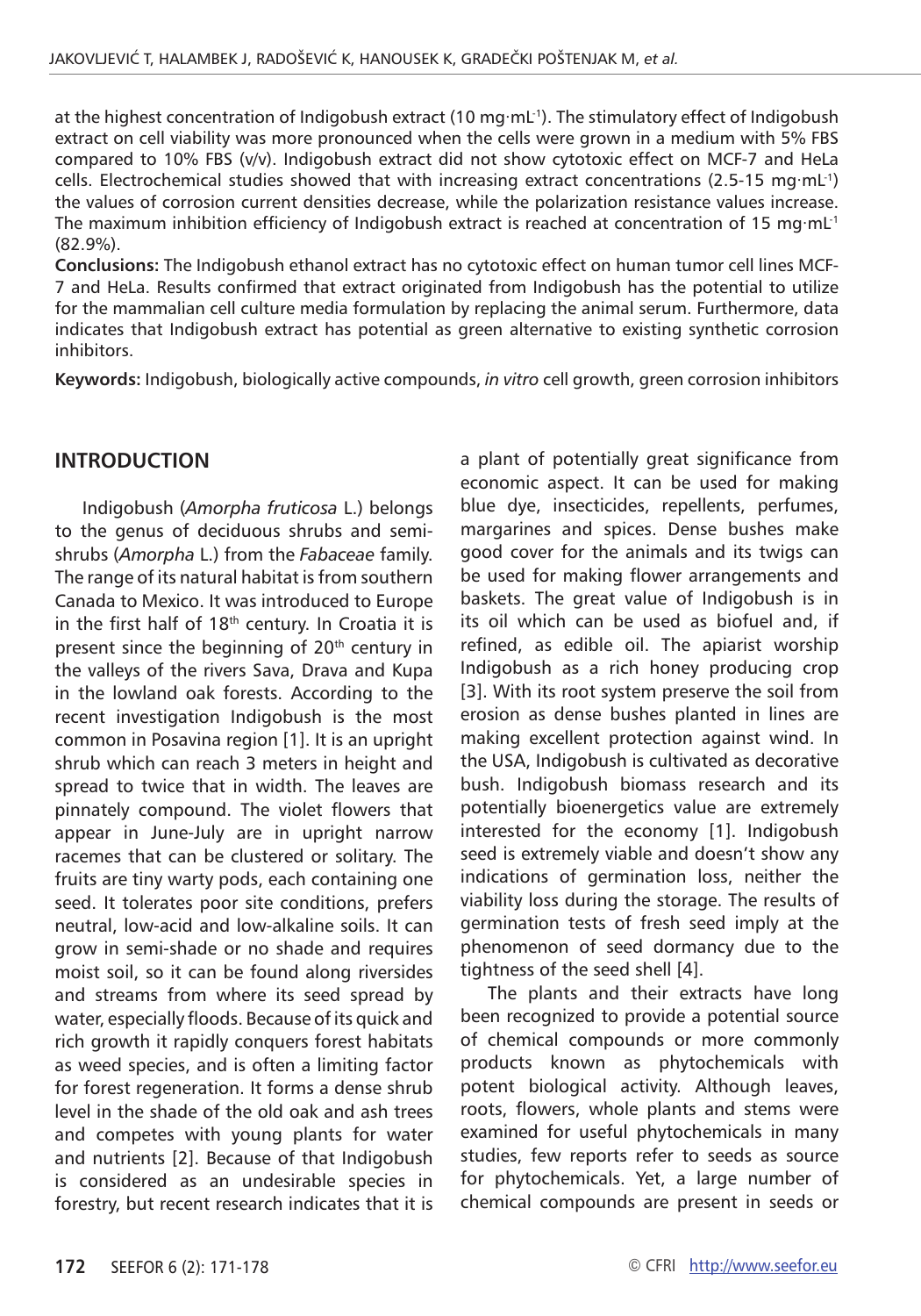seed coats, including alkaloids, lectins and phenolic compounds [5]. Also, Indigobush as a promising reservoir for biologically active compounds has been recognized and studied in recent years. Published studies indicate the presence of various phenolic compounds in the Indigobush extracts. Three different isoflavones and five rotenoides were purified from Indigobush. The Indigobush beans gland contains about 3.5% of oil which is composed of various terpenes. The Indigobush seed is composed of fatty acids including linoleic, oleic, palmitic and stearic acid [6-8]. In 1943 glycoside amorphin, which is applied as a drug for nerve and heart disease, was isolated from Indigobush fruits [1]. According to Zheleva-Dimitrova [9], Indigobush extract shows antioxidant activity and could be useful in therapy of free radical pathologies and neurodegenerative disorders. Despite the fact it contains so many useful substances, Indigobush is mainly used for erosion control and to restore wasteland.

In this study, we wanted to explore some of potential application of Indigobush extract, as a source of biologically active compounds, for animal cell culturing as well as green corrosion inhibitors. Effects of ethanol extract of Indigobush on the viability of human tumor cell lines (HeLa and MCF-7) as well as possibility of partial substitution of animal serum with extract of Indigobush were studied. Also, the inhibition effect of Indigobush extract on the corrosion of aluminum in 0.5 M hydrochloric acid solution was investigated by potentiodynamic polarization and electrochemical impedance spectroscopy (EIS) methods.

#### **MATERIALS AND METHODS**

## **Indigobush (***Amorpha fruticosa* **L.) Ethanol Extract Preparation**

Seeds were collected in natural stand of Indigobush on the area of Forest office Sunja, Forest administration Sisak in 2012. The seeds were ground to fine powder and extracted with 300 mL of 96% ethanol at the reflux temperature for 2 hours. The crude extract (0.05 g*∙*mL-1) was then filtered through filter paper. For determination of biological activity of extract, aliquot was taken, sterile filtered  $(0.22 \text{ }\mu\text{m})$  and stored at -20 $^{\circ}$ C before use.

#### **Cell Lines and Culture Conditions**

Human tumor cell lines MCF-7 (breast adenocarcinoma; ATCC: HTB-22) and HeLa (cervical carcinoma; ATCC: CCL-2), purchased from American Type Culture Collection (ATCC) were cultured in 25 cm<sup>2</sup> T-flasks in Dulbecco's Modified Eagle's Medium (DMEM, Gibco, UK) supplemented with 5 or 10% (v/v) fetal bovine serum (FBS, Gibco, UK) and maintained in a humidified atmosphere of 5% CO<sub>2</sub> at 37°C.

#### **Cytotoxicity Assay**

The effect of Indigobush extract on human tumor cells proliferation and viability was examined by the WST-1 assay (Roche, Germany) which is a modification of the classical MTT test [10]. MCF-7 and HeLa cells from the exponential growth phase were trypsinized and plated out in 96-well plates at initial concentration of  $5x10^4$  cells mL<sup>-1</sup> (100  $\mu$ L cell suspension), allowed to attach for 24 h. After that, MCF-7 and HeLa cells were exposed to sterile Indigobush ethanol extract for 72 h. The range of applied nominal concentrations (0.5- 10 mg∙mL-1) was obtained by adding different volumes (1-20 µL/well) of Indigobush ethanol extract (0.05 g⋅mL<sup>-1</sup>). Since ethanol was used for Indigobush seed extraction, 96% ethanol was added to the control. Morphology, general condition and number of the cells were assessed using Trypan blue exclusion method [11]. Following exposure, 5  $\mu$ L of tetrazolium salt WST-1 was added to each well and cells were incubated for further 3-4 h at 37°C. The absorbance was measured at 450 nm on the microplate reader (Tecan, Switzerland). The experiments were performed three times with six parallels for each extract concentration. Cell viability was presented as percentage of control cells according to expression:

Cell viability  $(%) = [(mean value A450 (sample) /$ mean value A450 (control)] x 100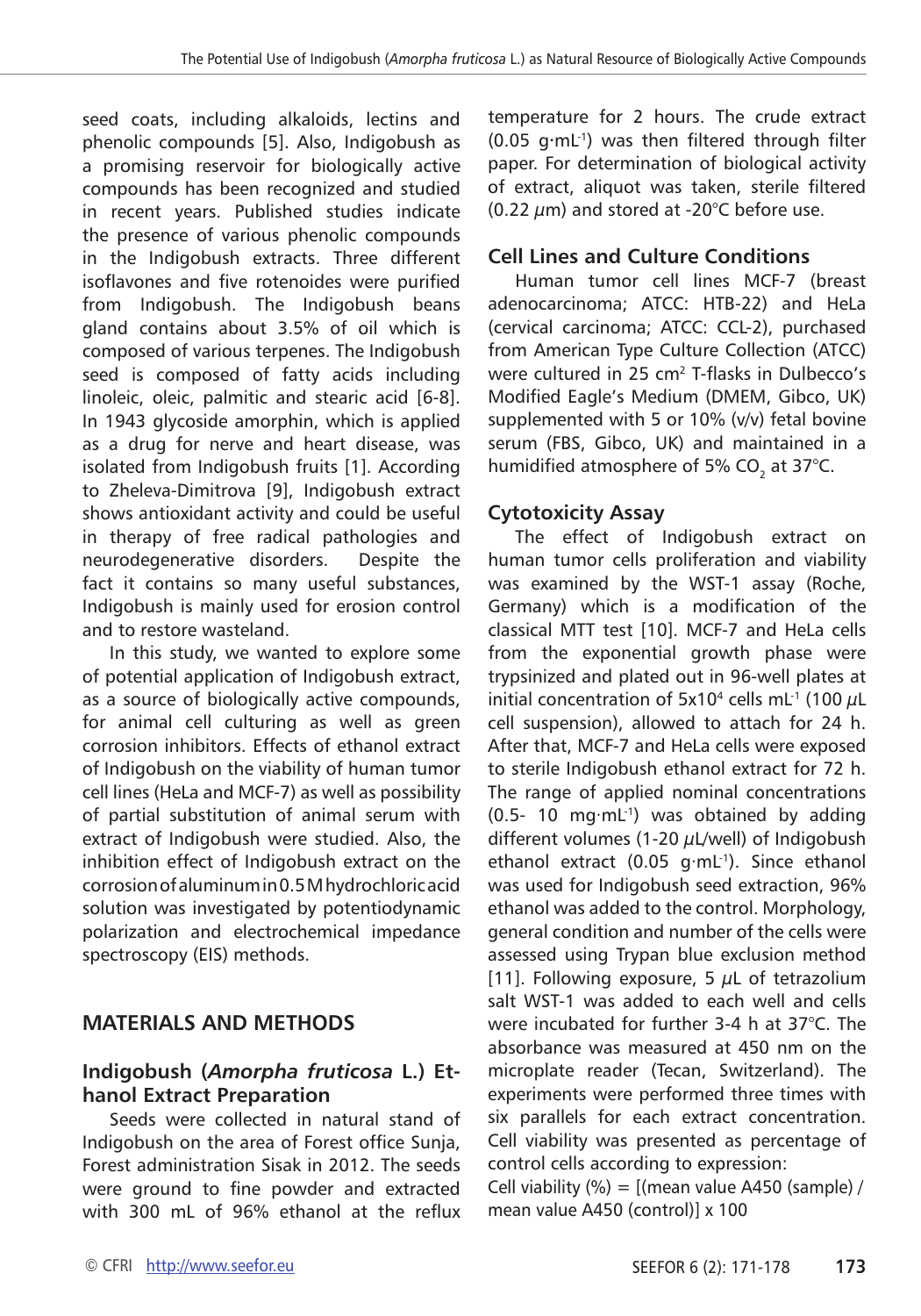#### **Evaluation of Anticorrosion Properties**

Corrosion tests were performed using coupons prepared from 99.85% pure aluminum. A specific volume of prepared extract was taken and added directly to 0.5 M HCl solution to prepare the desired concentrations in range from  $2.5-15$  mg mL<sup>-1</sup>.

Electrochemical measurements were carried out in a conventional three electrode cylindrical glass cell using Potentiostat type VersaSTAT 3 (Princeton Applied Research), controlled by a personal computer. A saturated calomel electrode (SCE) and graphite electrode were used as reference and auxiliary electrodes, respectively. The working electrode was cut from aluminum and had a surface of 1  $cm<sup>2</sup>$ . Before measurements the working electrode was abraded with emery paper to a 1200 metallographic finish, rinsed with distilled water and acetone. The all electrochemical measurements were performed in the test solution after reaching the open-circuit potential  $(E_{\rm con})$ . Potentiodynamic polarization studies were performed at scan rate of 0.5 mV⋅s<sup>-1</sup> in the potential range from  $\pm$ 150 mV with respect to the  $E_{\text{occ}}$ . All reported potentials refer to SCE. Electrochemical impedance spectroscopy (EIS) measurements were performed in the frequency range from 100 kHz to 10 mHz with an AC voltage amplitude perturbation of 5 mV. Inhibition efficiency ( $\eta_{\text{pe}}$  (%)) is calculated using the equation:

$$
\eta(\%) = \frac{l_{corr} - l'_{corr}}{l_{corr}} \times 100
$$

where  $I_{corr}$  and  $I'_{corr}$  are the corrosion current densities in the absence and presence of inhibitor [12]. While the inhibition efficiency obtained from EIS measurements  $(\eta_{\text{esc}}(\%))$  is calculated using the equation:

$$
\eta(\%) = \frac{R'_{ct} - R_{ct}}{R'_{ct}} \times 100
$$

where  $\mathtt{R}'_\mathsf{ct}$  and  $\mathtt{R}_\mathsf{ct}$  are charge transfer resistance with and without inhibitor, respectively [12].

## **RESULTS AND DISCUSSION**

#### **Cytotoxic Effects of Indigobush Extract in MCF-7 and HeLa Cells**

To evaluate cytotoxicity of Indigobush ethanol extract on human tumor cell lines MCF-7 and HeLa following 72 h-exposure we used WST-1 cell proliferation assay. The effect of different extract concentrations on both human tumor cell lines, expressed as a percentage of control, are summarized and shown in Figure 1.



**FIGURE 1.** Effect of Indigobush ethanol extract on MCF-7 and HeLa cells after 72 h of exposure using WST-1 assay

Results showed that the addition of Indigobush extract had stimulatory effect on MCF-7 cells growth at the extract concentrations higher than 1 mg⋅mL<sup>-1</sup>. There was no stimulatory effect on HeLa cells, except at the highest concentration of Indigobush extract (10 mg∙mL-1). Similarly, the positive effect on the growth of human T-cells (approximately +15%) was observed with the addition of 0.5 g⋅L<sup>-1</sup> of selected Indigobush fruit extracts compared to the control [8]. In the same study, the methanol fruit extract of Indigobush showed relatively low cytotoxicity of 19% at a maximum concentration of 1 g⋅L<sup>-1</sup> in normal human lung cell line (HEL299). Despite relatively high tested concentration of the extract (10 mg⋅mL<sup>-1</sup>), in our study, cytotoxic effect on both human tumor cell lines was not observed.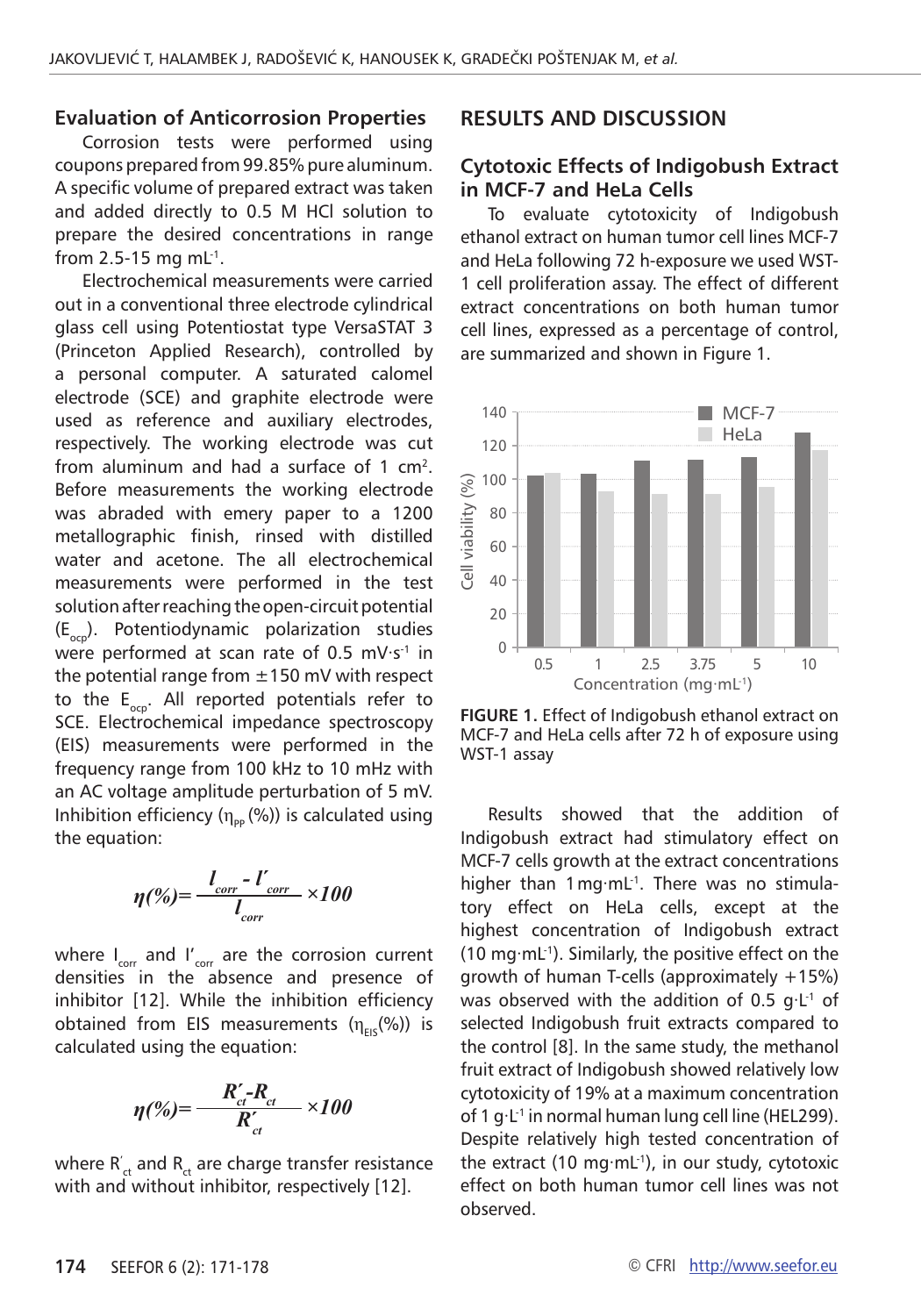Since the positive effect of Indigobush extract on MCF-7 and HeLa cells growth was observed, we were interested in whether the effect will be visible when cells were cultured at reduced volume of serum (5%). Therefore, we established experiment where the cells were plated in medium with 5% and 10% of FBS. After 24 h cells were treated with 10 mg∙mL<sup>-1</sup> of Indigobush extract since that concentration caused the most pronounced growth stimulation of MCF-7 and HeLa cells. The cell viability was determined by WST-1 assay after 72 h of exposure. The results are shown in Figure 2.

Results showed that the stimulatory effect of Indigobush extract on cell viability is more pronounced when the cells were grown in a



**FIGURE 2.** Effect of Indigobush extract (10 mg∙mL-1) at various volume fraction of serum (5% and 10% FBS)

medium with 5% FBS compared to 10% FBS (v/v). This difference is more significant for MCF-7 than HeLa cells. Also, the stimulatory effect of Indigobush ethanol extract on cell viability is stronger on MCF-7 cells compared to HeLa cells, which may indicate the specificity of action with respect to the cell type. Obtained results provide useful information for the utilization of Indigobush extract as medium additive or as a substitute for serum since various plant components have been proposed to replace serum in mammalian cell cultures [13]. However, more extensive research will be required to determine the qualitative and quantitative composition of the Indigobush extract and

its mechanism of action, as crude extract and individual fractions or pure components. Also, it would be interesting to prepare a hydrolyzate of the plant and to examine its effect on different cell lines, since such data are not available in the literature and contribute to changing attitudes towards Indigobush as harmful and useless plant species.

## **Inhibition Effect of Indigobush Extract on Aluminum Corrosion**

Aluminum is widely used in many industries, such as, the production of heat exchangers, filters, various containers, printing plates etc. and often comes into contact with different aggressive media that can cause significant corrosion. The addition of corrosion inhibitors in aggressive media is one of the frequently used methods for corrosion protection. Nowadays, a new class of corrosion inhibitors with low toxicity and good efficiency are plant extracts, therefore the exploration of natural products of plant origin as an inexpensive and green corrosion inhibitors is an essential field of study [14-16]. One of the goals of this research was to investigate the effects of Indigobush extract as complex system on corrosion of aluminum in 0.5 M HCl solution. Corrosion parameters were performed by using electrochemical measurements (potentiodynamic polarization and electrochemical impedance spectroscopy) (Table 1 and Figure 3).

In acidic solutions the main anodic reaction is the dissolution of aluminum in the form of  $Al<sup>3+</sup>$  aqueous complexes and their passage from the metal surface into the solution, while the main cathodic reaction is a reduction of hydrogen ions and evolution of hydrogen gas [17]. Therefore, the inhibitor can influence on either the anodic or the cathodic reaction, or both.

Potentiodynamic polarization curves obtained for aluminum in 0.5 M HCl solution in the absence and presence of various concentrations of Indigobush extract at 25°C are shown in Figure 3a. From this figure is evident that addition of Indigobush extract in HCl solution causes remarkable decrease in current densities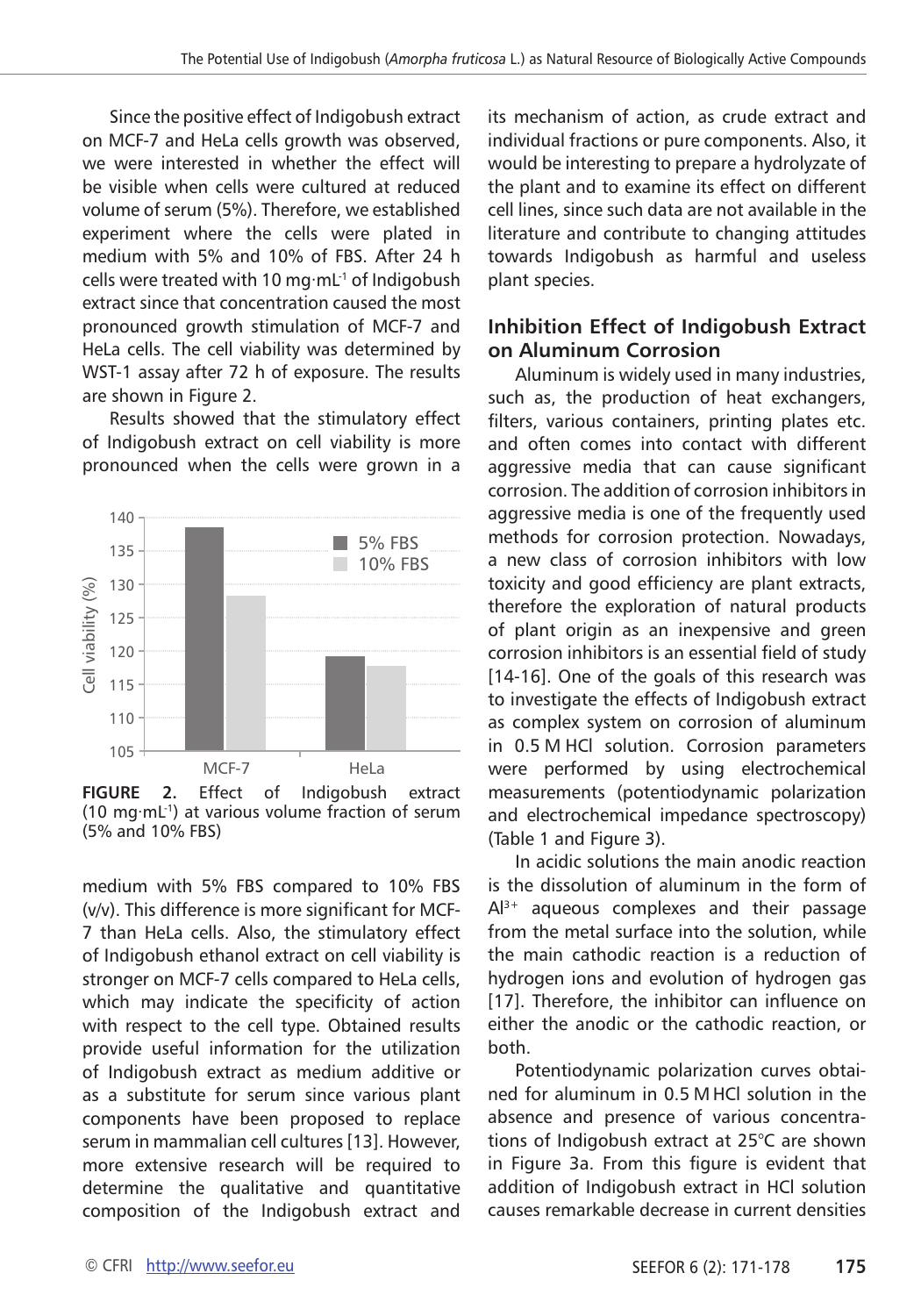| $\mathbf c$<br>$(mg·L-1)$ | $E_{\rm corr}$<br>$(mV_{SCE})$ | corr<br>$(mA·cm-2)$ | $\eta_{\scriptscriptstyle{\text{PP}}}$<br>(%) | $R_{\rm ct}$<br>$(\Omega$ cm <sup>2</sup> ) | <b>CPE</b><br>$(\mu F\cdot cm^{-2})$ | $\eta_{\text{\tiny{EIS}}}$<br>$(\overline{\frac{9}{6}})$ |
|---------------------------|--------------------------------|---------------------|-----------------------------------------------|---------------------------------------------|--------------------------------------|----------------------------------------------------------|
| 0                         | $-861$                         | 0.662               | -                                             | 59.1                                        | 69.0                                 | $\overline{\phantom{a}}$                                 |
| 2.5                       | $-908$                         | 0.398               | 39.9                                          | 106.3                                       | 37.6                                 | 44.4                                                     |
| 5.0                       | $-893$                         | 0.245               | 63.0                                          | 153.4                                       | 26.1                                 | 61.5                                                     |
| 7.5                       | $-905$                         | 0.173               | 73.9                                          | 212.0                                       | 18.8                                 | 72.1                                                     |
| 10.0                      | $-914$                         | 0.132               | 80.1                                          | 231.4                                       | 17.2                                 | 74.5                                                     |
| 15.0                      | $-938$                         | 0.113               | 82.9                                          | 273.2                                       | 14.6                                 | 78.4                                                     |

**TABLE 1.** Electrochemical parameters obtained for aluminum in 0.5 MHCl solution in absence and presence of Indigobush extract at 25°C

c - nominal concentrations of Indigobush ethanol extract; E<sub>cor</sub> - electrochemical corrosion potential;<br>I<sub>corr</sub> - corrosion current densities in the absence of inhibitor; <sub>ηpp</sub> - inhibition efficiency; R<sub>ct</sub> - charge tran resistance without inhibitor; CPE - constant phase element;  $\eta_{\text{eis}}$  - inhibition efficiency obtained from EIS measurements

and shifts the corrosion potentials in cathodic direction.

Inhibition efficiency (η (%)) values increase with increasing extract concentration and reach a maximum value of 82.9% for addition of 15 mg·mL<sup>-1</sup> Indigobush extract.

The effects of different concentrations of Indigobush extract on the impedance behaviour of aluminum in 0.5 M HCl solution have been obtained and results are given as Nyquist plots in Figure 3b. By addition of inhibitor to the HCl solution, the diameter of the capacitive loop enlarges, this means that the charge transfer resistance,  $R_{ct}$  values increase and an improvement in corrosion resistance of aluminum in acid solution is achieved.

The calculated EIS parameters for aluminum in 0.5 M HCl solution containing different concentrations of Indigobush extract are also presented in Table 1.

Inspection of these parameters reveals that the charge transfer resistance,  $R_{\mu}$  values



**FIGURE 3.** Potentiodynamic polarization curves **(a)** and Nyquist plots **(b)** obtained for aluminum in 0.5 M HCl solution in the absence and presence of Indigobush extract at 25°C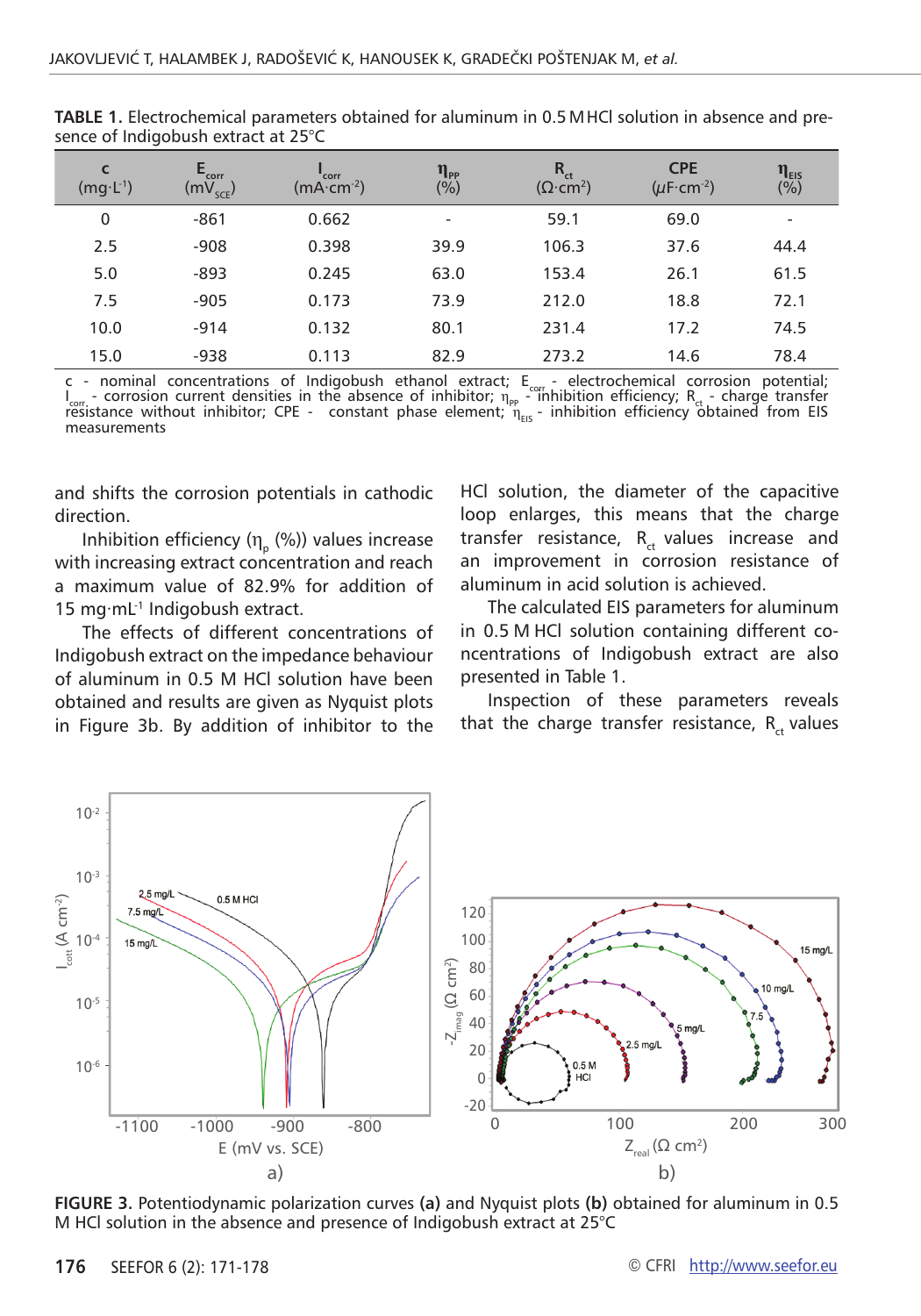increase, while CPE (constant phase element) decrease with the increasing concentration of Indigobush extract. The decrease of CPE values can result from an increase in the thickness of the electrical double layer and suggests the active molecule adsorption on aluminum surface. This also confirms that compact film of inhibitor is formed on the aluminum surface, which acting as a physical barrier for preventing the attack of the aggressive hydrochloric acid solution. This could be mainly attributed to the physical adsorption of active molecules present in Indigobush extract and adsorption process is possible because active molecules largely exist in the protonated form in acid solution. These protonated species can be adsorbed on the cathodic site of the aluminum decreasing the hydrogen evolution reaction.

Calculated inhibition efficiency values (η<sub>EIS</sub> (%)) reach a maximum value in presence of 15 mg  $L^1$  Indigobush extract (78.4%) and they are quite similar whit efficiency values obtained by potentiodynamic polarization method.

Electrochemical results revealed that Indigobush extract is a good eco-friendly inhibitor for the corrosion control of aluminum in 0.5 M hydrochloric acid.

Inhibition efficiency values increases with increasing Indigobush extract concentration, reaching a maximum value at concentration of 15 mg∙mL-1 (82.9%). Indigobush extract can be used as renewable and easily available inhibitor for aluminum corrosion.

## **CONCLUSIONS**

These results confirmed that plant extracts originated from invasive plants like Indigobush can be used directly to develop new and effective classes of natural chemicals with potential application in various green technologies. This study will contribute to changing attitudes towards Indigobush as harmful and useless plant species.

Furthermore, results obtained in this study showed that Indigobush extract has the potential to utilize for the mammalian cell culture media formulation by replacing the animal serum and as green alternative to existing synthetic corrosion inhibitors. However, more extensive research will be required to determine the qualitative and quantitative composition of the Indigobush extract.

Within these challenges, screening native plants in general is useful for revealing antimicrobial, antioxidant activity and antitumor activity that may lead to the development of new products for use as nutritional and pharmaceutical agents.

## **RefereNces**

- 1. KRPAN APB, TOMAŠIĆ Ž, BAŠIĆ PALKOVIĆ P 2011 Biopotential of indigobusch (*Amorpha fruticosa* L.) – second year of investigation (*in Croatian with English summary*). *Sumar List* 135 (13): 103-112
- 2. DAT NT, LEE JH, LEE K, HONG YS, KIM YH, LEE JJ 2008 Phenolic Constituents of *Amorpha fruticosa* that Inhibit NF-KB Activation and Related Gene Expression. *J Nat Prod* 71 (10): 1696-1700. DOI: <http://dx.doi.org/10.1021/np800383q>
- 3. GLAVAŠ M 2009 Economic importance of Indigobush (*Amorpha fruticosa* L.). *In*: Krpan APB (*ed*) Book of Abstracts of Biological-Ecological and Energetic Characteristics of Indigobush (*Amorpha fruticosa* L.) in Croatia, Zagreb, Croatia, 12

March 2009. Croatian Forest Research Institute, Jastrebarsko, Croatia, pp 16

- 4. GRADEČKI POŠTENJAK M, LIOVIĆ B, NOVAK AGBABA S 2009 Qualitative properties of Indigobush seed (*Amorpha fruticosa* L.). *In*: Krpan APB (*ed*) Book of Abstracts of Biological-Ecological and Energetic Characteristics of Indigobush (*Amorpha fruticosa* L.) in Croatia, Zagreb, Croatia, 12 March 2009. Croatian Forest Research Institute, Jastrebarsko, Croatia, pp 31
- 5. BORCHARDT JR, WYSE DL, SHEAFFER CC, KAUPPI KL, FULCHER RG, EHLKE NJ, BIESBOER DD, BEY RF 2009 Antioxidant and antimicrobial activity of seed from plants of the Mississippi river basin. *J Med Plant R* 3 (10): 707-718